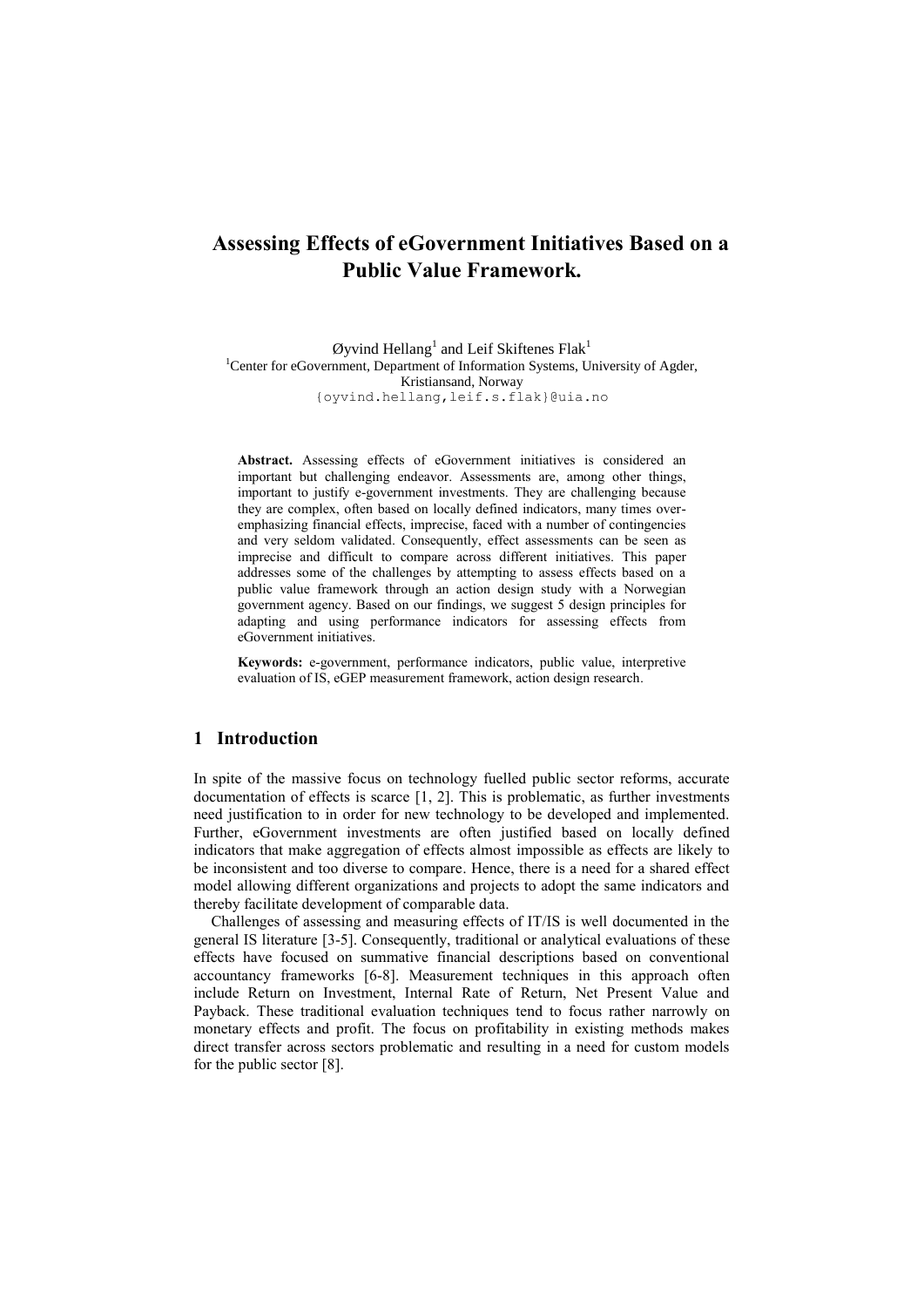The public sector is characterized by a more complex value structure than the private sector [\[9,](#page-12-5) [10\]](#page-12-6). Where private sector organizations are primarily occupied with ensuring and increasing profitability, public sector organizations need to balance their focus between e.g. transparency and accountability, equal treatment of all service recipients, promoting democratic participation – all in a cost efficient and legal manner.

These fundamental differences between the sectors have spurred initiatives to establish public and even eGovernment effect models that can be used both in planning (justification) and evaluation of eGovernment investments. Examples of such models are the eGovernment Economics Project (eGep) measurement framework [\[11\]](#page-12-7) and to some extent OECD´s model for core data for public efficiency [\[12\]](#page-12-8). Of these, eGep appears to be the most comprehensive with 92 performance indicators organized in three high-level value categories. However, eGep has received little validation and it´s practical applicability is therefore uncertain.

This paper reports from an effort to apply eGep in a practical eGovernment setting. Our research objective has been to gain experience with readily available public value based indicator set(s) in practical use.

The remainder of the paper is organized as follows. First we present the eGep model and discuss the model in relation to public value and recent developments in the IS evaluation literature. Then we present Action Design Research and show how we used this approach to support our research objective. Finally, we present and discuss results and draw conclusions and implications.

# **2 Background**

Our normative stance is that eGovernment effect measures should be aligned with the ideals of public value as discussed in the public administration literature. In this section we briefly present the theoretical ideals of public value, and discuss how the eGep measurement framework encompasses key elements of public value.

### **2.1 Public value**

Public value has been subject for many scholarly articles over many years. Public value discussions originate from the public administration literature [\[13,](#page-13-0) [14\]](#page-13-1), but are starting appear also within the eGovernment community [\[15\]](#page-13-2). A recent study summarizes the discussions from both public administration and eGovernment fields and proposes that public value can be understood in the form of four value drivers; administrative efficiency, service improvement, citizen engagement and foundational values [\[16\]](#page-13-3).

According to Rose and Persson [\[16\]](#page-13-3), administrative efficiency can be described as positive cost benefit and can be expressed by three E values; efficiency, effectiveness and economy. Service improvement represents customer orientation in various forms, e.g. cost savings for citizens, better access to information and shorter response times. Citizen engagement is in part a democratic value as it promotes issues such as participatory policymaking and dialogue, but extends the democratic value to also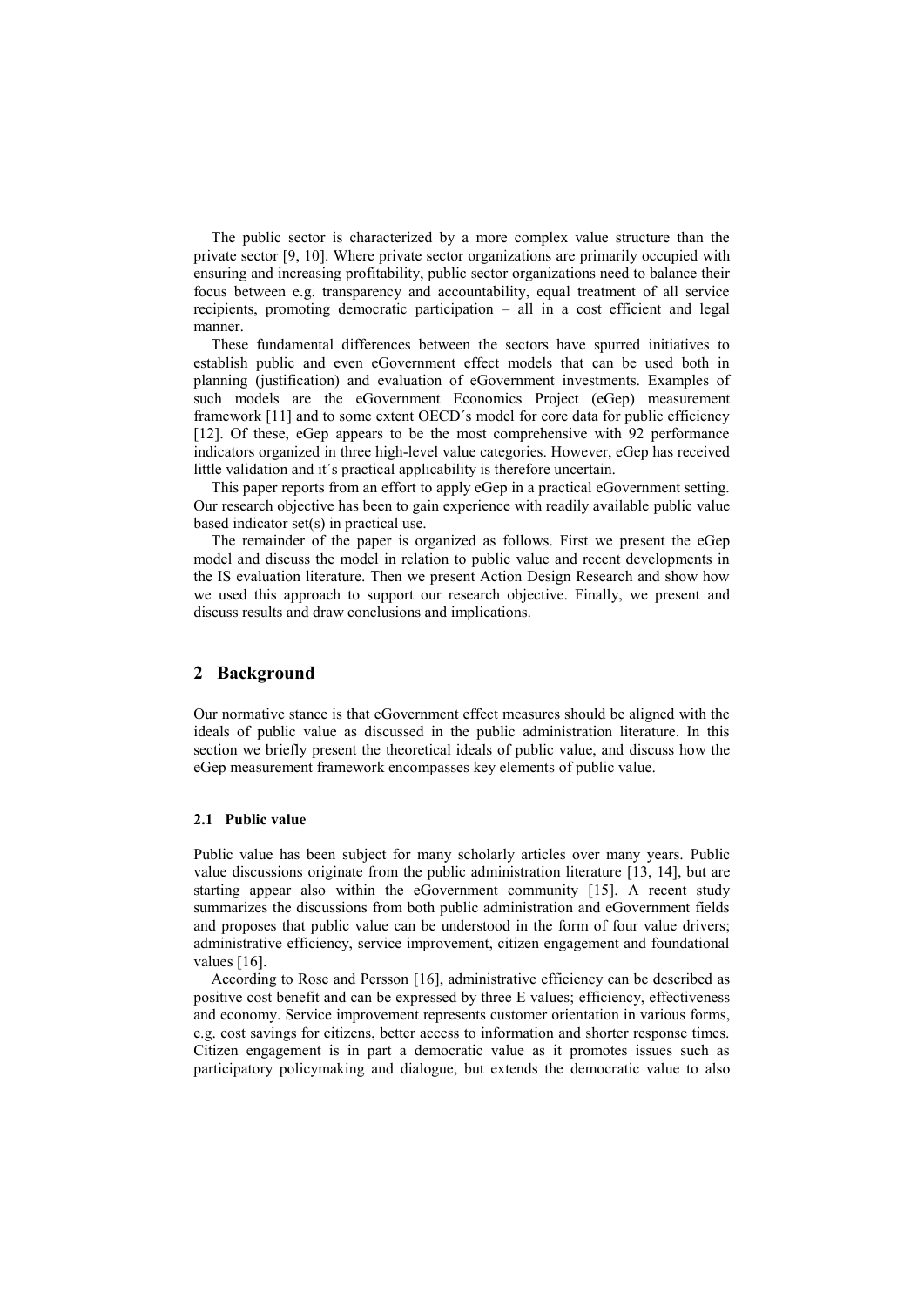include issues such citizen participation in the design and use of services. The foundational value represents traditional bureaucratic values such as rule of law, transparency, accountability, objectivity that would translate into digital infrastructure issues in the context of eGovernment.

### **2.2 eGep**

The eGep measurement framework was presented in 2006 to assess the impact of eGovernment services [\[11\]](#page-12-7). The framework is heavily influenced by five existing national methodologies (e.g. the UK business case model and the Danish signpostmethodology) and considered to be sufficiently general to fit governments across Europe.

The measurement framework is organized around three high level value drivers as shown in Fig. 1.



**Fig. 1.** eGep Measurement framework analytical model [\[11\]](#page-12-7) p. 15

At this level of conceptualization we find the framework to have obvious similarities with public value as discussed by Rose and Persson [\[16\]](#page-13-3). Efficiency (eGep) corresponds to administrative efficiency [\[16\]](#page-13-3), Democracy (eGep) corresponds to citizen engagement (Rose and Persson) and Effectiveness (eGep) translates to Service improvement (Rose and Persson). The values of Rose and Persson´s fourth category, foundational values, are distributed over the democracy and effectiveness categories in eGep. We therefore find eGep to be consistent with a theoretical understanding of public value and consider eGep a public value framework.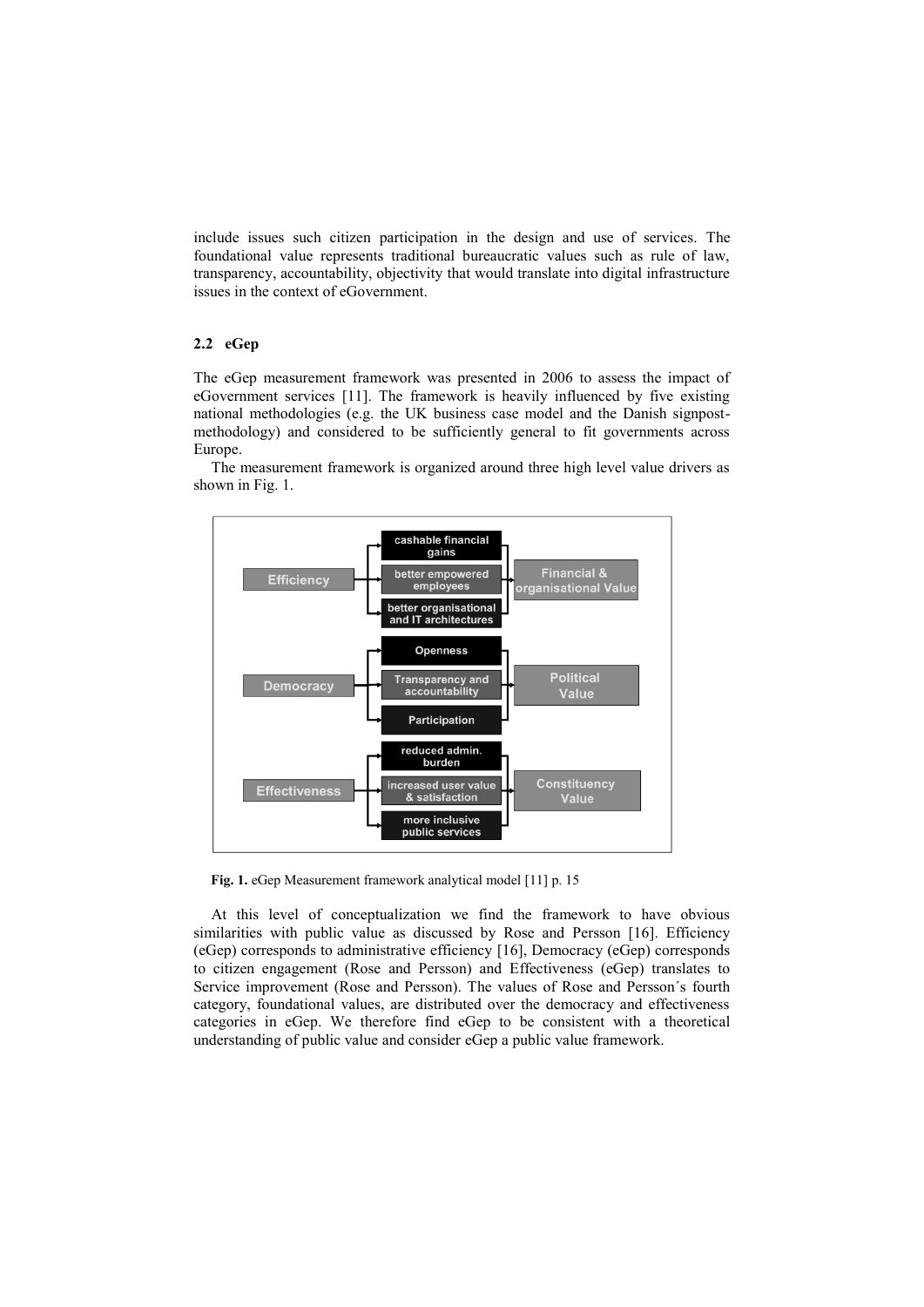### **3 Action Design Research Method**

Our study was carried out as an Action Design Research (ADR) effort [\[17\]](#page-13-4) as this approach is consistent with our ambition of influencing practice directly by trying out a public value based indicator set in a practical setting. ADR consists of four stages with seven principles (Fig. 2) that have guided our research and framed our discussion later. This participatory design research incorporates intervention through instantiations of a design artifact into organizational contexts. The information technology artifact in ADR is viewed as an ensemble artifact. ADR emphasizes the need to integrate intervention and evaluation in the organization when building the design artifact in an iterative cycle of Building, Intervention, and Evaluation (BIE).



**Fig. 2.** ADR method: Stages and Principles [\[17\]](#page-13-4) pp. 41

Action Design Research incorporates the guided emergence of the artifact from interventions inspired by Action Research, without separating the actions of designing and intervening in different stages [\[17\]](#page-13-4).

### **3.1 A Theory-ingrained Artifact**

The measured the state of, or the estimated future state of, any aspects of an organization's value creation (e.g. processes, services, business units) can be described by performance indicators. Our empirical research is centered on an ensemble artifact of performance indicators (content), description of the eGovernment initiative (context), and their use in the assessment (process) of effects from eGovernment initiative [\[18\]](#page-13-5).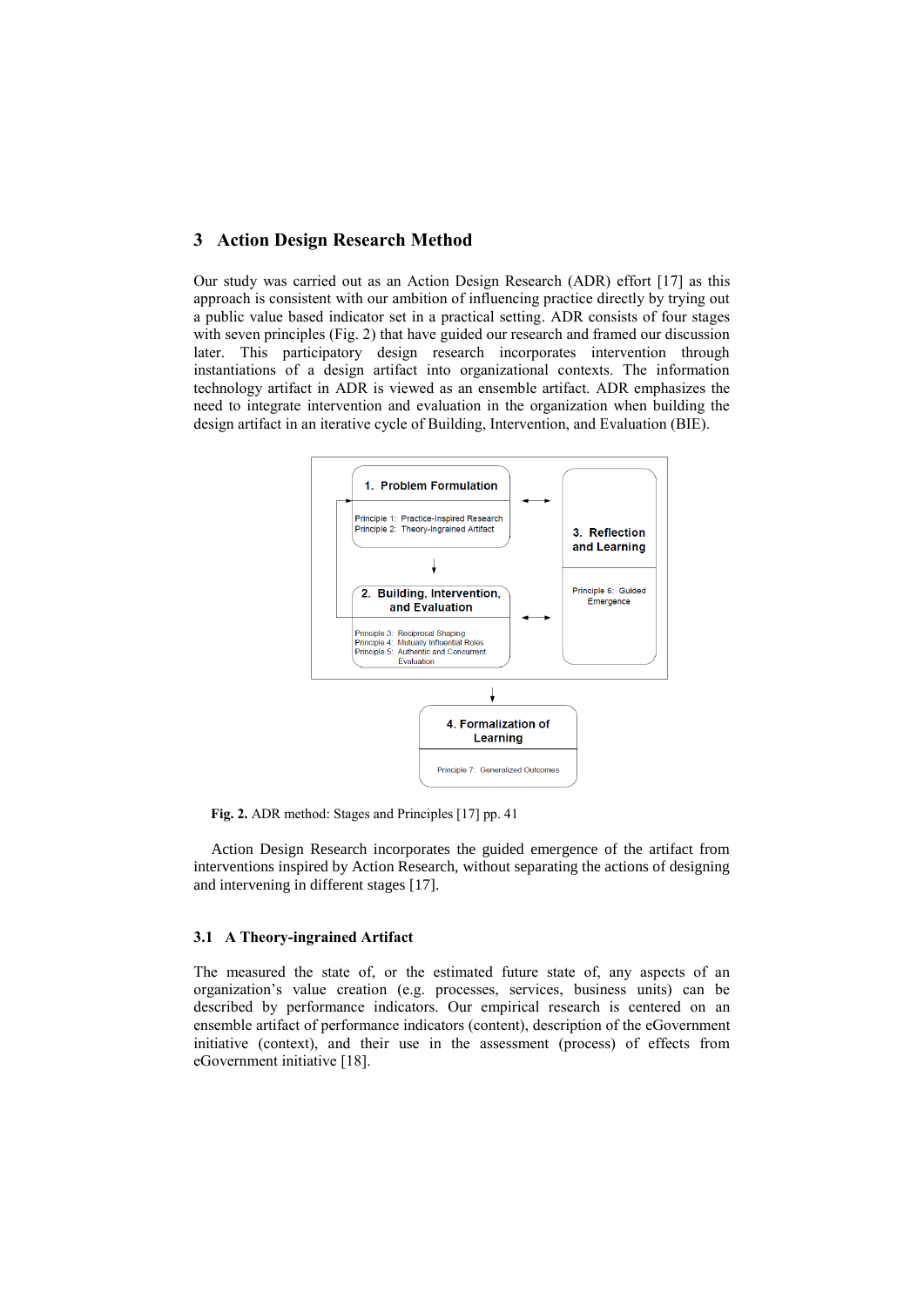eGovernment indicator sets are viewed as ensemble design artifacts incorporating material and organizational features [\[17,](#page-13-4) [19\]](#page-13-6). They are not required to be purely technology-based designs, but can have organizational intervention as the source of innovation where performance indicators and their influence on public organizations, policies and work practices are viewed as an ensemble design artifact [\[17,](#page-13-4) [20-](#page-13-7) [22\]](#page-13-7).Following the principles of ADR we emphasize the importance of practiceingrained research for the research's relevance to practice, and also the ingraining of theory in the artifact which is the basis for distinguishing ADR from traditional design efforts. Our research is motivated by the expressed need from practitioners to measure the effects of eGovernment initiatives. We argue that the eGep measurement framework can be seen as a theory ingrained artifact as it is seen as consistent with the public value framework proposed by Rose and Persson [\[16\]](#page-13-3).

#### **3.2 Organizational Dominant BIE**

The nature of the ensemble artifact, and need to instantiate the artifact in the context of the problem domain, lead us to choose an organizational dominant (Fig. 3) iterative process of BIE, where the primary source of innovation is the organizational intervention (Sein et al. 2011).



**Fig. 3.** The Generic Schema for Organization-Dominant BIE [\[17\]](#page-13-4) pp. 43

Eventual problems are addressed by the iterative instantiations of different versions of the artifact. Generalized outcomes from the evaluation and reflection from the BIE iterations are formed from casting the problems in this specific context into a class of problems, and the specific solutions into a class of solutions. Yet, the main goal of the design effort is to formulate design principles from the specific solutions in this context. Design principles are statements reflecting the knowledge gained from the process of building these solutions, or other instances belonging to this class of solutions [\[17\]](#page-13-4).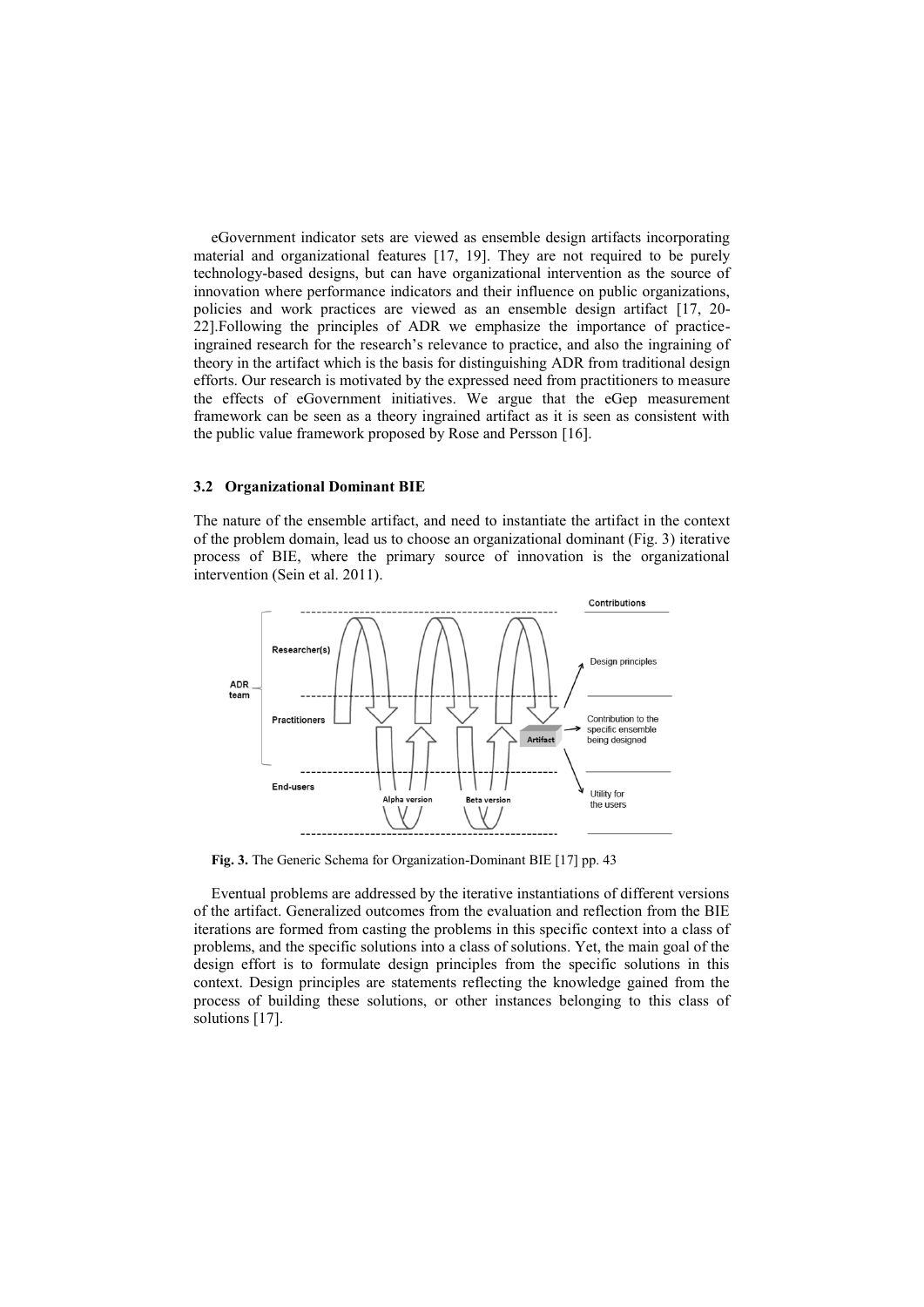### **4 ADR Case**

Different digital solutions for receiving written correspondence from citizens and businesses have existed for several years, and some public organizations have also developed solutions for digital replies. The Norwegian government wanted to evaluate whether or not a shared digital solution supporting such to-way communication would be more socio-economically sound.

The Agency for Public Management and eGovernment (Difi) was in 2010 tasked by the Ministry of Government Administration, Reform and Church Affairs (FAD) to provide a business case comparing different alternatives for two-way digital communication between public organizations and citizens/businesses. The next section describes the case as it unfolded from 2010-2011 based on the ADR stages (Fig. 2).

## **5 ADR Stages – assessing effects of public digital communication**

This ADR effort followed the stages with related principles outlined by the ADR method, that capture the underlying assumptions, beliefs, and values that have guided our research.

#### **5.1 Stage 1 Problem Formulation**

Difi wanted a methodical approach, including recommended performance indicators, to find and estimate the socio-economic effects of different alternatives for public digital communication. Research Council Norway has funded a project on the use of technology supporting interoperability in the public sector called Semicolon. One result from this project was a method for eGovernment socio-economic analyses including an adaptation of the eGep measurement framework to fit a Norwegian context, such as the Norwegian quality assurance approach [\[23\]](#page-13-8) and general method for socio-economic analyses [\[24,](#page-13-9) [25\]](#page-13-10). This paper focuses on this performance indicator set and its use in this case as the original version of the ensemble design artifact.

Researchers and practitioners in this project were asked by Difi to use this adapted method and performance indicator set in a combined effort to create the necessary decision support documents requested by the ministry. An ADR team was formed (Table 1) consisting of two practitioners from Difi together with one supporting staff member from Semicolon, in addition to the authors.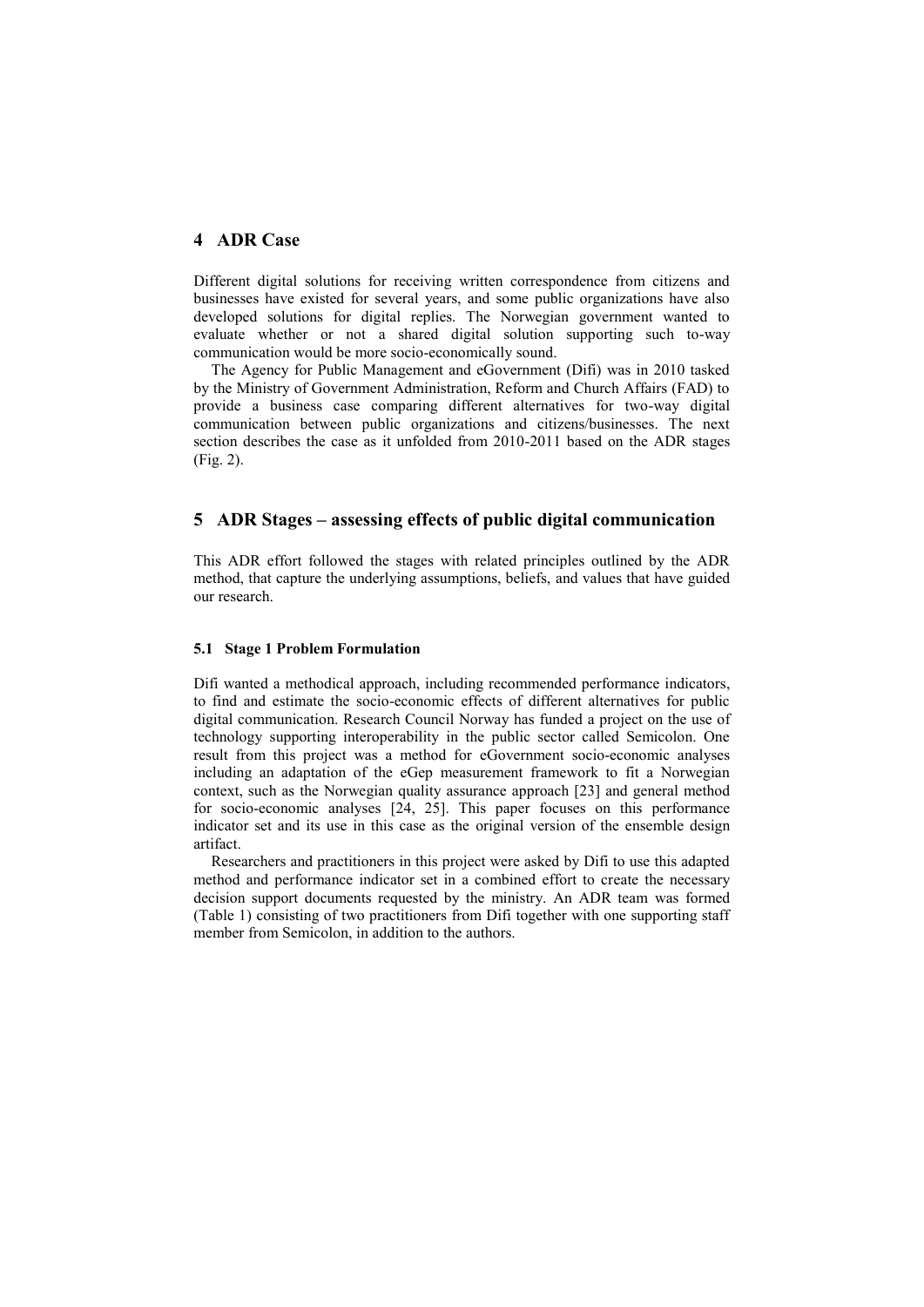**Table 1.** ADR team members and end-users, roles and activities

| <b>ADR</b> team members<br>and end-users                     | <b>Roles</b>                                     | <b>Activities</b>                                                                                                                       |
|--------------------------------------------------------------|--------------------------------------------------|-----------------------------------------------------------------------------------------------------------------------------------------|
| Two practitioners<br>from Difi                               | Represent the project<br>owners                  | choose participating public organizations, lead problem<br>definition workshops, assess performance indicator sets                      |
| One supporting staff<br>member from the<br>project Semicolon | Communication.<br>support and reporting          | organize and attend problem definition workshops,<br>coordinate and contribute to efforts in the ADR team,<br>report status and results |
| Two researchers from<br>the University of<br>Agder           | Design and redesign of<br>performance indicators | attend problem formulation workshops, design and<br>redesign performance indicators, pilot evaluation and<br>implement questionnaire    |
| 10 end-user public<br>organizations                          | Use performance<br>indicator sets                | provide input in problem formulation workshops,<br>participate in pilot evaluation and questionnaire                                    |

The goal of the first stage was to determine the needs and possibilities regarding communication between public organizations and citizens/businesses. This was performed through a small set of survey questions to citizens and ten workshops covering eight state level agencies and two municipalities. One result from this investigation was the initial definition of three alternatives for public digital communications:

- 1. Message Hub: the government developing a new shared infrastructure
- 2. Private service: outsourcing similar functionality to private service providers
- 3. Status Quo: leave agencies and municipalities to develop their own solutions

This investigation into the needs and possibilities for public digital communications also identified benefits that the public organizations, and to some extent citizens and businesses wanted to see. The ADR team decided to use insights from the investigation to evaluate the performance indicators in the original Semicolon set.

The original Semicolon performance indicator set was based on a sub-set of the 92 indicators described in the eGep measurement framework. This adaptation of the eGep performance indicator set into 39 indicators still covered all three value drivers of the effect model and thus also still consistent with the public value framework proposed by Rose and Persson [\[16\]](#page-13-3).

### **5.2 Stage 2 Building, Intervention, and Evaluation**

Based on the evaluation of the findings in the Problem Formulation stage the ADR team chose to refine the original performance indicator set. The starting point of this stage was the original version 1 of the Semicolon performance indicator set, which was developed instantiated and evaluated in two iterations, resulting in an Alpha and a Beta version of the artifact (see Fig. 4).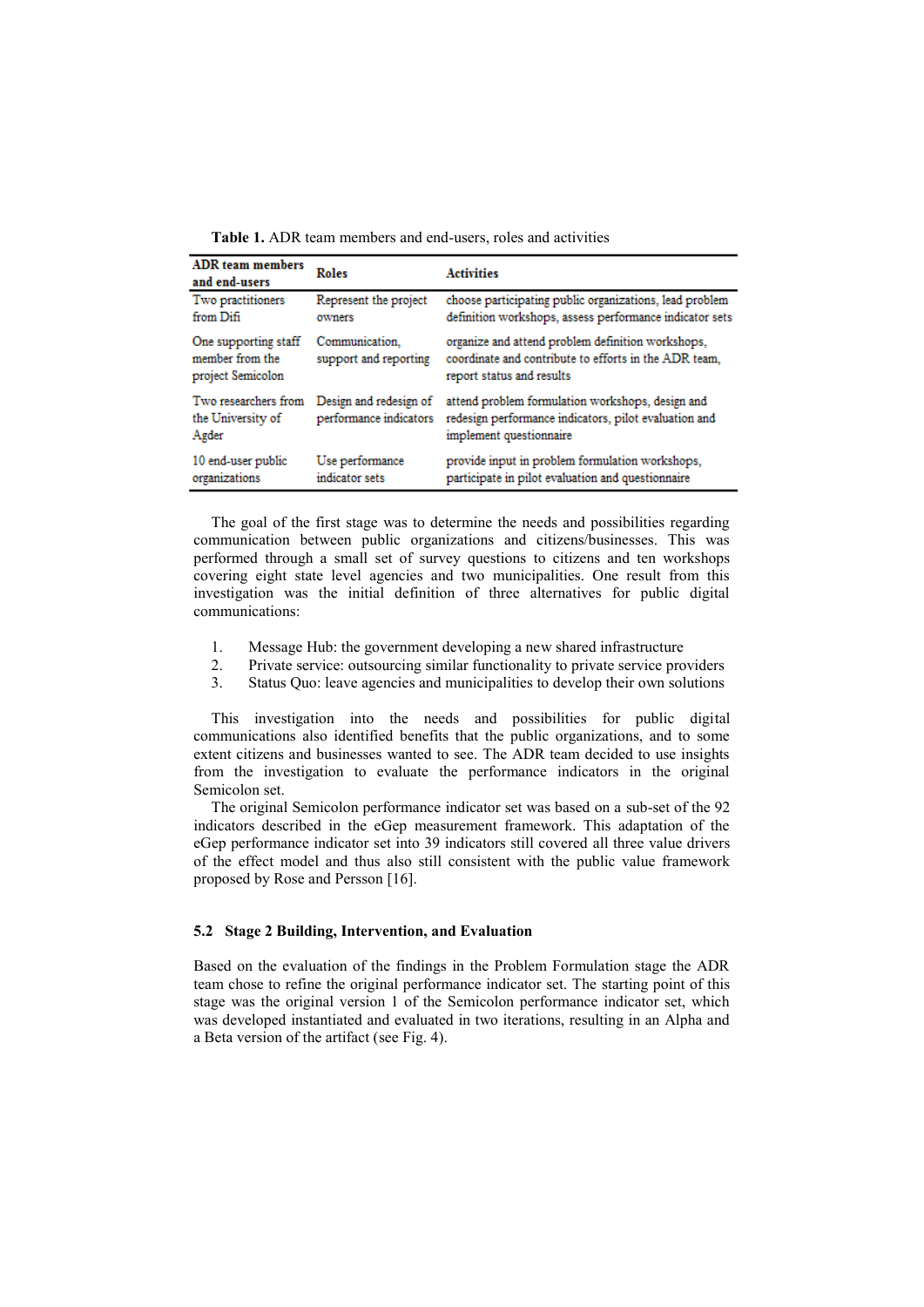**1. iteration: Alpha version.** The first BIE iteration started with the researchers in the ADR team evaluating the performance indicators compared to the eGovernment initiative, and the team's understanding of the context from the problem formulation stage. Some changes were suggested based on the indicators relevance to the eGovernment initiative in the case, such as very specific indicators (e.g. indicators narrowly focused on chemical wastes). Five indicators were removed and five indicators had changes made to their description/definition. Difi provided an additional list over indicators compiled based on their earlier experience. The ADR team compared and in part accommodated this list with the coverage of performance indicators in the artifact.

At the same time the ADR team supported Difi's work on detailing the alternatives for public digital communication, so that the end-users could relate better to the implications of the different alternatives. These activities helped the team to create a shared understanding of the different possible types of effects from the alternatives. The resulting Alpha version of the artifact, now with 35 performance indicators, needed to be instantiated with end-users to enhance the formative evaluation of the artifact. Consequently, a pilot in one municipality was carried out.

Difi provided a document describing the details in the three alternatives for public digital communication based on the input from the investigation in the Problem Formulation stage and inputs from the ADR team. This was sent together with the Alpha version of the performance indicator set in the format of a table in a spreadsheet and instructions on creating estimates for each indicator to one municipality.

This first instantiation of the Alpha version of the artifact (Fig. 4) was observed and transcribed by the ADR team. Three public communication professionals (ICT consultant, head of archives and vice-chief administrative officer) used a half-day workshop to discuss and attempt to create estimates in light of the three alternatives presented in the documents. This instantiation showed issues regarding unclear descriptions of the indicators, and issues concerning the amount of effort needed to create estimates even when only estimating a few service areas of the municipality. Both the number of indicators and the complexity of estimating effects were contributing to the end-users frustration. Even simple impacts of the alternatives for digital public communication on the daily mail handling routines led the participants to do simplified process analyses with a number of assumptions that were not covered by the detailed alternatives (e.g. security issues and non-repudiation). The end-users wanted more details on the changes that their organization would experience. "*This is an aspect where the proposed alternatives have been simplified. This is unacceptable for us! We need to know how they expect us to solve this little part of the system*." – ICT consultant commented on integration with the local case handling system

The ADR team discussed the feedback from the end-users, which addressed these main points:

- Too many indicators
- Unclear descriptions of indicators
- Confusing table format and content in the description of the alternatives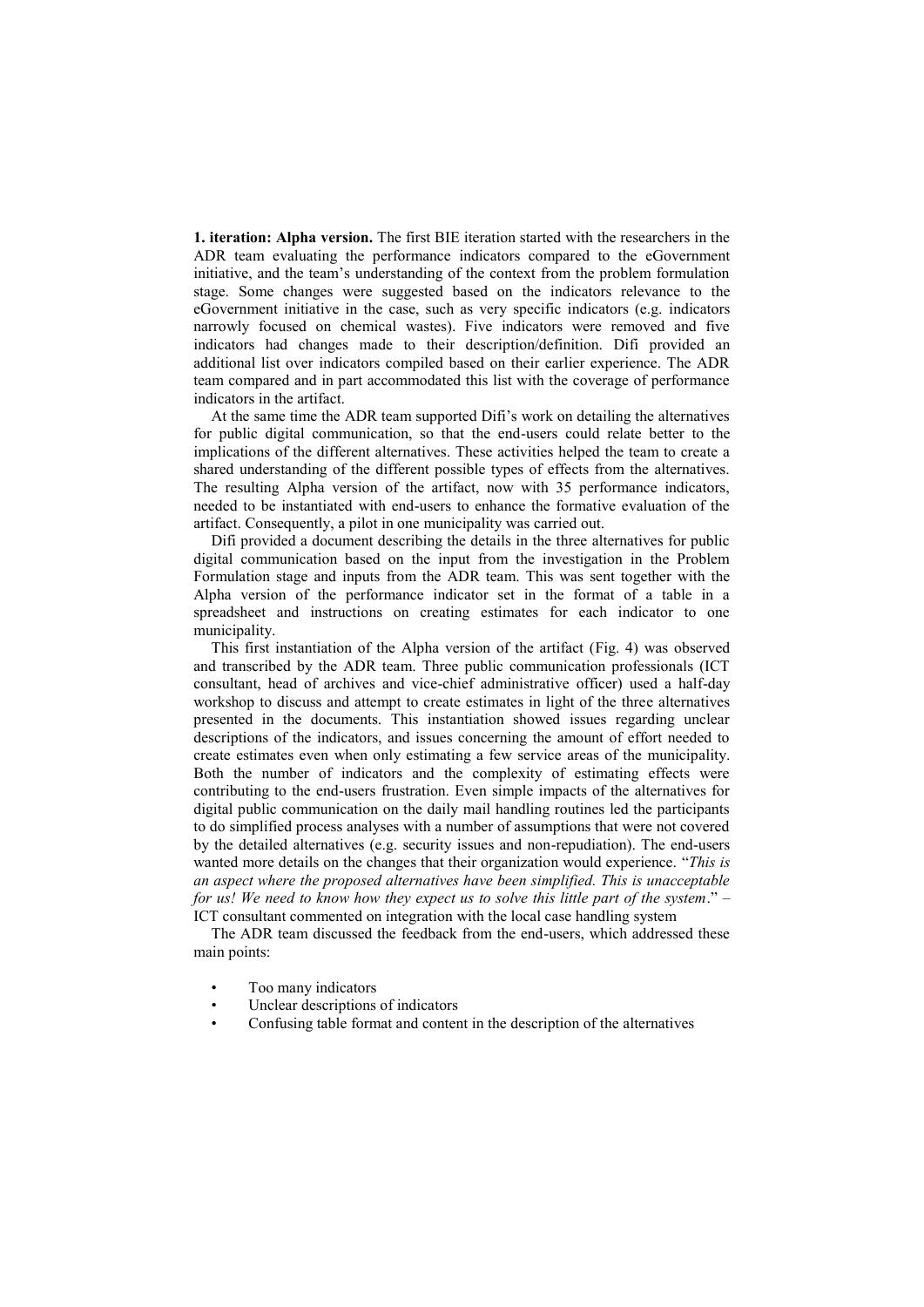The ADR team decided to refine the performance indicator set based on the evaluation during this first instantiation. The experiences from the pilot lead to a reassessment of the structure of the artifact, such as the scope of effects, the number of indicators, descriptions of indicators, and the existing table-based presentation format.

**2. iteration: Beta version.** Due to the complexity of the proposed alternatives for two-way public digital communication, the scope of the estimates was reduced to encompass only out-going messages from public organizations to citizens and businesses. The number of indicators was reduced to 13 indicators for expected effects for the public organizations and an additional 17 indicators for expected external effects for citizens and businesses. For this first large scale instantiation of the indicator sett, one indicator was obligatory and required an estimate. This main indicator was the number of out-going messages the agencies had today, and which communication channels were used for these messages.

This clear-cut and scoped selection of indicators had an emphasis on more easily measurable quantitative indicators was intended to provide an indication of possible effects from a digitalized channel of communication without encountering many of the issues experienced in the pilot. These changes were done to the Alpha version of the performance indicator set which was transferred from a table format to an online questionnaire format, resulting in a new Beta version of the artifact.

The Beta version was instantiated through a questionnaire sent to the contacts provided by Difi (e.g. CIOs and department heads for communication) for 14 public organizations including the original participating organizations from the problem formulation stage. The ADR team received full feedback from seven state agencies and supplemental feedback (e.g. number of out-going messages) from one agency.

Earlier estimates of the yearly number of out-going messages have been suggested to be 47 million in total [\[26\]](#page-13-11). Results from the questionnaire showed that there are over 70 million out-going messages sent by ordinary mail every year (not including email or other channels) just from these eight respondents. The state level agencies in Norway number about 800 agencies in all [\[27\]](#page-13-12).

The respondents were asked to evaluate the cost of each out-going message compared to the government's average estimates of 2.7 EUR per ordinary postage and 0.4 EUR per electronic transfer [\[28\]](#page-13-13). Results from the questionnaire showed a mixed evaluation for the cost of ordinary postage, depending on the degree of process automation or outsourcing of handling and arrangements for postage. An estimate using the average numbers as-is indicates a saving in cost of 2.3 EUR per digitized out-going message. This shows a potential of over 160 million EUR a year when considering only the volume from the eight agencies. It is easy to assume that the total cost saving potential on the state level alone, with its 800 agencies, would be much higher.

Each respondent was also contacted by phone and was questioned about the process of creating estimates and their initial evaluation of the performance indicators. Half of the respondents reported that they had trouble providing estimates for the main indicator: number of out-going messages per year. This surprised the team as it was considered a tangible quantitative indicator. One main issue reported was the need to involve several people from different sub-departments, including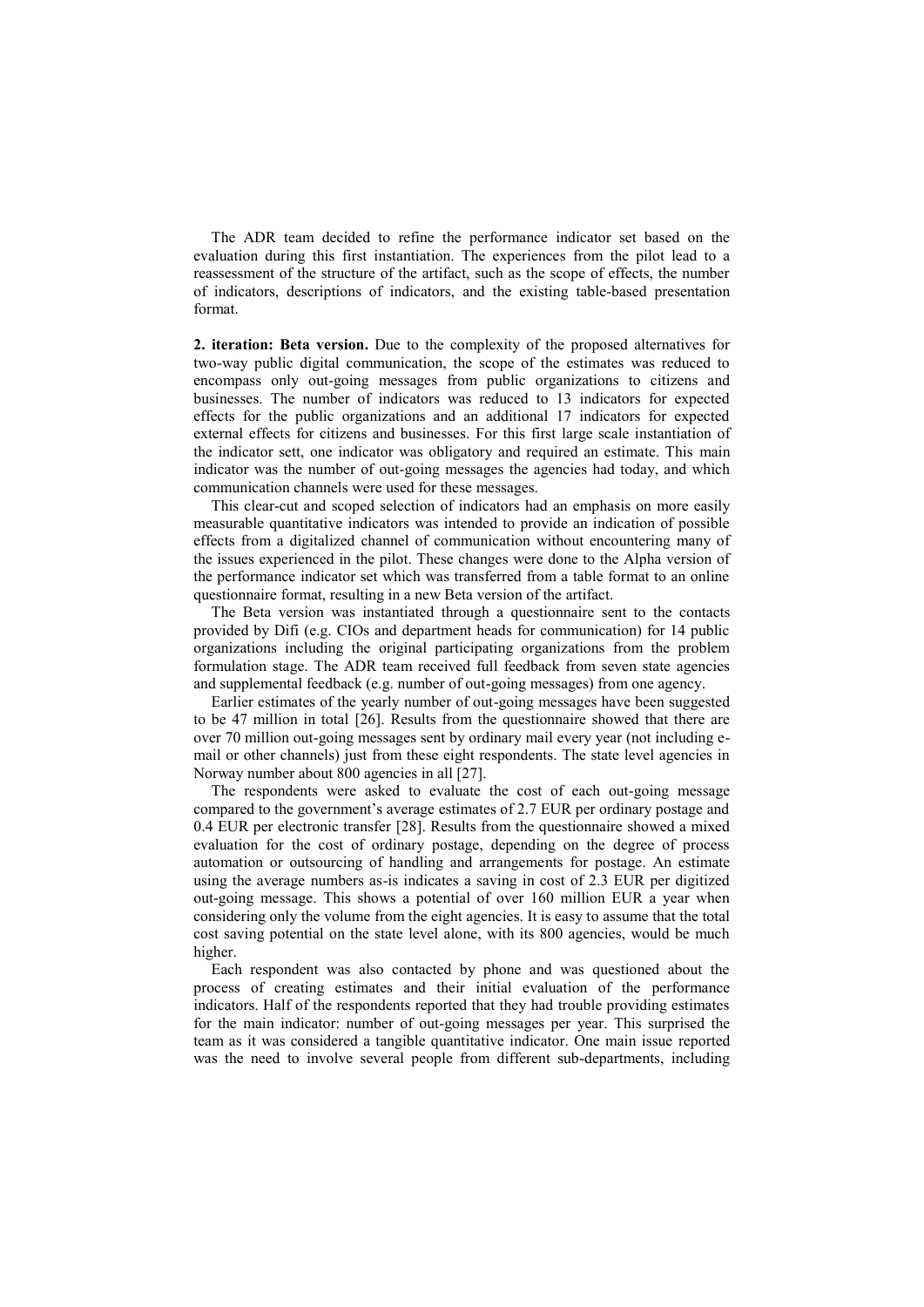archives, to get an overview over the different types of out-going messages and estimates for each type.

These results, and our experience with the use of the performance indicator set were reported to Difi for their use in the decision support documents to be sent to the ministry as the exit criteria of the BIE iterations. The scope of effects estimated with the performance indicator set was not comprehensible enough for Difi's goal of a socio-economic analysis of the three approaches to digital communication. They did not reach the objective of establishing necessary information for the ministry to reach a decision.

### **5.3 Stage 3 Reflection and Learning**

The ADR team's initial understanding of the context from the Problem Formulation stage and the evaluation of the iterations in the BIE stage followed a concurrent stage of Reflection and learning. The researchers in the team had an initial understanding of the performance indicator set as it related to the eGep framework. From the Problem Formulation stage we cast Difis problem with assessing different approaches to digital communication as an instance of assessing effects of eGovernment initiatives as a class of problems. The adaptation and use of the original Semicolon performance indicator sett based on eGep was a solution to the specific problem Difi was facing, cast as an instance of performance indicator sets for eGovernment effects as a class of solutions.

Inputs from practitioners for the Alpha version, such as the Difi list of indicators, were compared to the same eGep framework adjusting the indicator set to the context. The end-users in one municipality used the indicators and provided their perspectives on the artifact. This early evaluation of the Alpha version in the  $1<sup>st</sup>$  iteration showed the ADR team the importance of a shared understanding of the performance indicators and the context in which these were to be applied.

This formative evaluation led to a major revision for the Beta version, including reducing the number of indicators in total, and requiring only an estimate for one main indicator (the number of out-going messages). Outcomes of this more summative evaluation showed that even an estimate for a tangible quantitative performance indicator required enough coordination efforts and time resulting in several agencies to opt out of contributing to the business case*.* Together with goals and scope changes in the assessment process changing over time, the resulting report was not enough to ensure a decision in the ministry.

### **5.4 Stage 4 Formalization of Learning**

Reflection on the design efforts in the case uncovered several problems for this specific assessment of approaches to digital communication, which in turn can be related to the assessing the effects of eGovernment initiatives as a class of problems:

• Performance indicators had very general and unfamiliar definitions, which led to a difficulty in application of the indicators.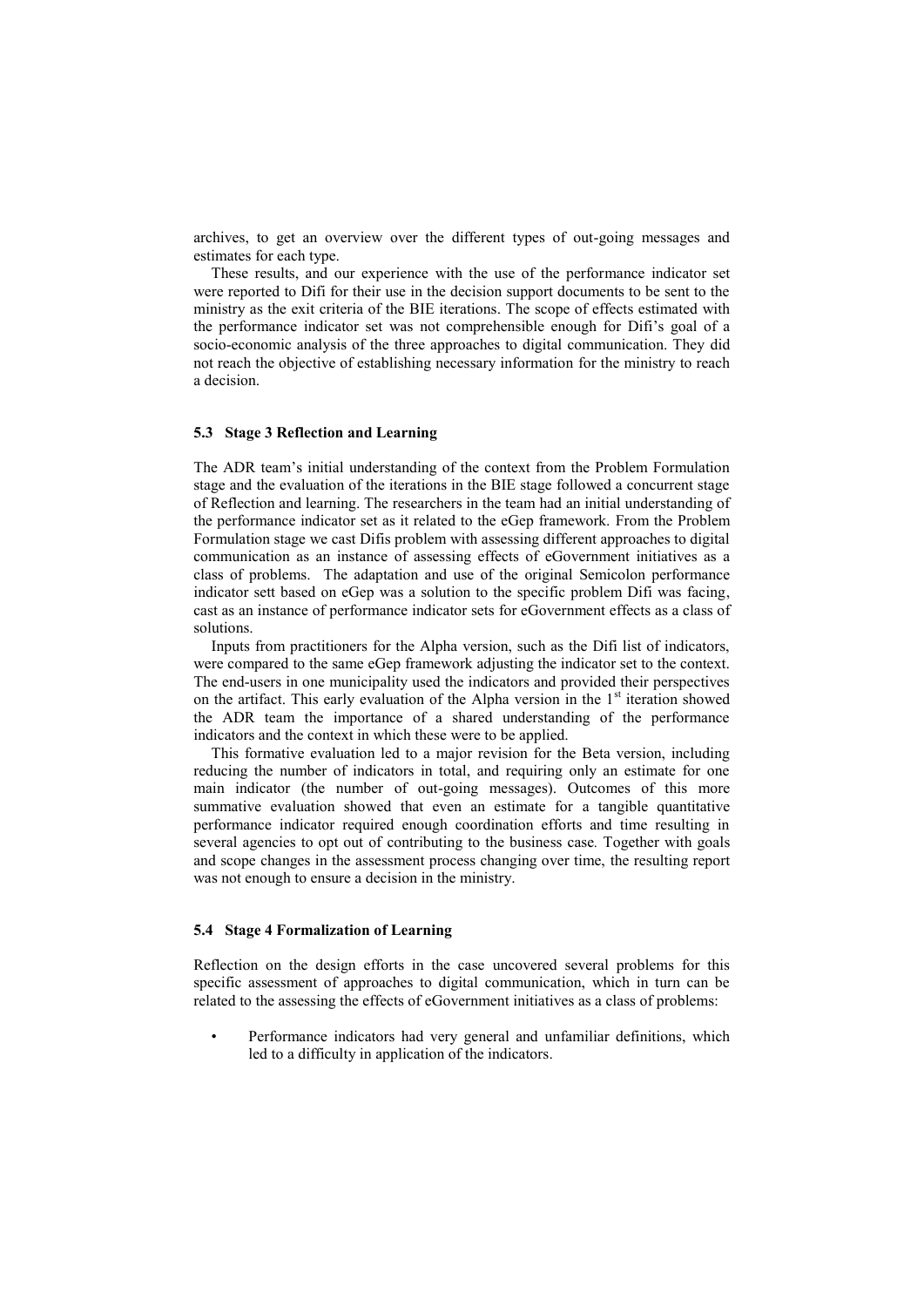- The description of the suggested eGovernment initiative was lacking important details that lead to uncertain assumptions in the assessment.
- Performance indicators and the description of the eGovernment initiative were developed apart, and were not viewed as a whole until end-users were to assess the approaches.
- The assessment goals and scope changed over time and were not clearly communicated up-front, contributing to insufficiencies in the resulting decision documents.
- End-users and managers did not have a shared understanding of the indicators, change context, and assessment process, leading to misunderstandings.

Our learning from experiencing these problems and trying to solve them using a performance indicator set can be related to performance indicator sets for eGovernment effects as a class of solutions. We have described this learning in the form of proposed design principles (Table 2) which are prescriptive statements for building this or other instances of the class of solutions [\[17\]](#page-13-4).

| <b>Design Principle</b> | <b>Description</b>                                                                                                                                                                                                                                                                                                                                                                                                                            |  |
|-------------------------|-----------------------------------------------------------------------------------------------------------------------------------------------------------------------------------------------------------------------------------------------------------------------------------------------------------------------------------------------------------------------------------------------------------------------------------------------|--|
| Simplicity              | Performance indicators should have easily understandable definitions, and should<br>be simple to apply to avoid costs for end-users assessing effects. Contextualized<br>definitions of performance indicators and simple instructions on how to apply<br>it's measure can reduce misunderstandings and the level of special competence<br>needed                                                                                             |  |
| Precision               | e-Government initiatives should be described precisely to avoid costs for end-<br>users assessing effects. Precise details in the description of system changes can<br>reduce the need for ad-hoc assumptions and time consuming process analyses.                                                                                                                                                                                            |  |
| Pragmatism              | Precision in change descriptions and simplicity in definitions and application of<br>performance indicators should be balanced as a pragmatic whole to avoid costs<br>for end-users assessing effects. Viewing of the description of an e-government<br>initiative and the performance indicators that describe its effects as an ensemble<br>can help to create a pragmatic balance when developing and using a performance<br>indicator set |  |
| Realism                 | Scope and goals for assessing e-government initiatives should be realistic and<br>clearly stated up-front to increase the likelihood of complete and useful decision<br>support. e-Government initiatives can affect a wide range of values and<br>management can assist the process of assessment by stating which values are<br>strategically important and why.                                                                            |  |
| Shared Understanding    | Assessors of the e-government effects and managers should have a shared<br>understanding of performance indicators, ICT and organizational change, and the<br>scope of the assessment. Create a shared understanding of the assessment up-<br>front by having stakeholders describe assessment indicators, context, process<br>and goals in their own words.                                                                                  |  |

**Table 2.** Design Principles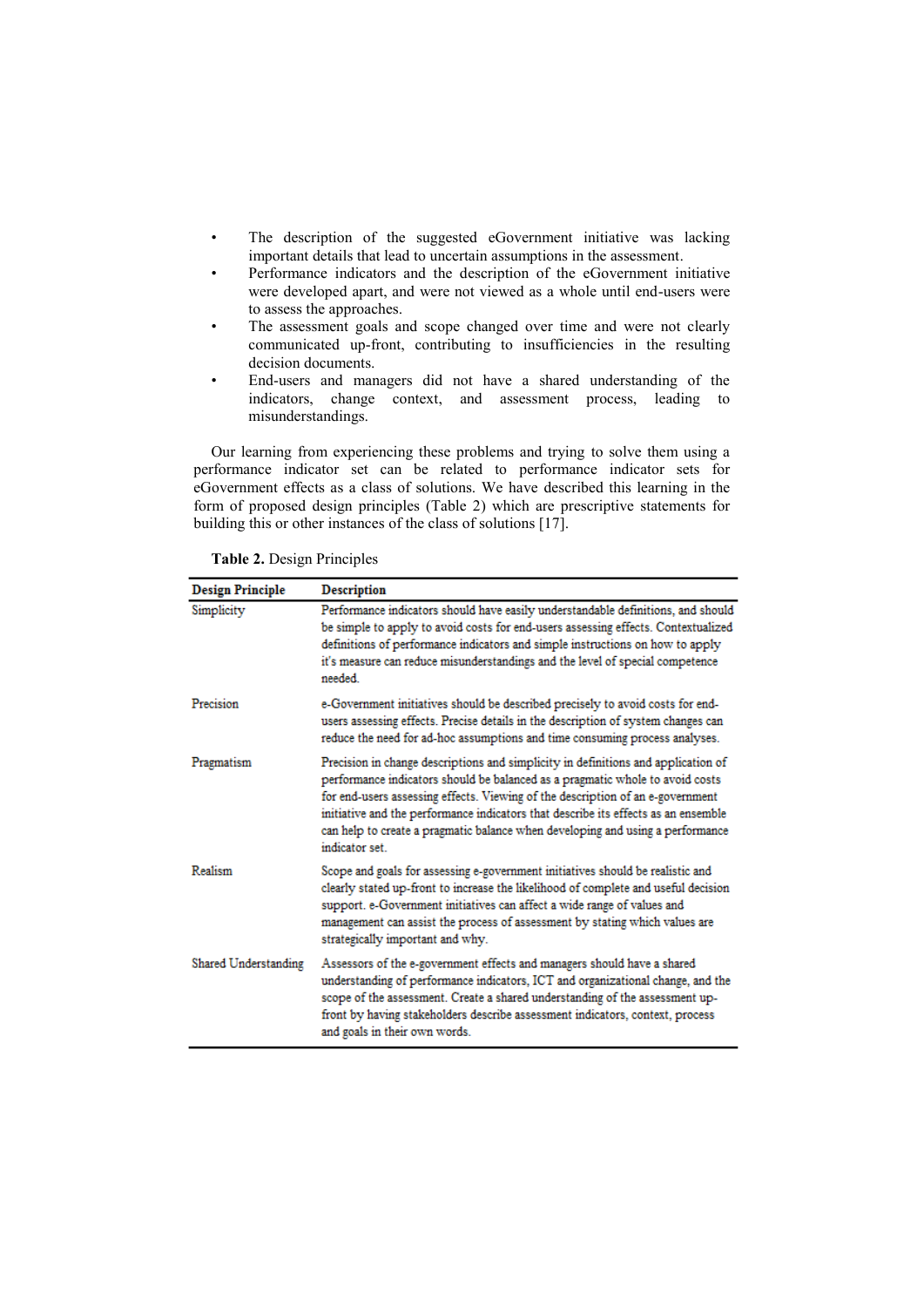An overview of the BIE stage including start and exit criteria, summarizes the participatory design efforts and contributions of this case (Fig. 4). The contributions reflect learning from successes and mistakes of developing, instantiating and evaluating the ensemble artifact of performance indicators as content, change context description, and the assessment process including application of indicators and the use of the resulting measures [\[18\]](#page-13-5).



**Fig. 4.** Organization-Dominant BIE in the Difi case (based on [\[17\]](#page-13-4) pp. 43)

### **6 Conclusion**

This paper has provided experiences from a Norwegian effort to use readily available performance indicator set(s) in a practical setting. Results from this effort uncovered several issues when applying a standardized set of performance indicators on very diverse public services. Based on our active involvement as part of an ADR team we formulated five design principles that can guide future design and instantiations of similar artifacts namely *Simplicity, Precision, Pragmatism, Realism* and *Shared understanding*. Further research can refine the proposed design principles or add additional principles based on the assessment of effects from eGovernment initiatives as the class of problems and performance indicator sets as the class of solutions.

Principles from the recently proposed ADR method guided our design and assessment of the indicator set together with practitioners from Difi and the validation through instantiations by public organizations in Norway. We found the method very useful for providing researchers and practitioners with the required structure to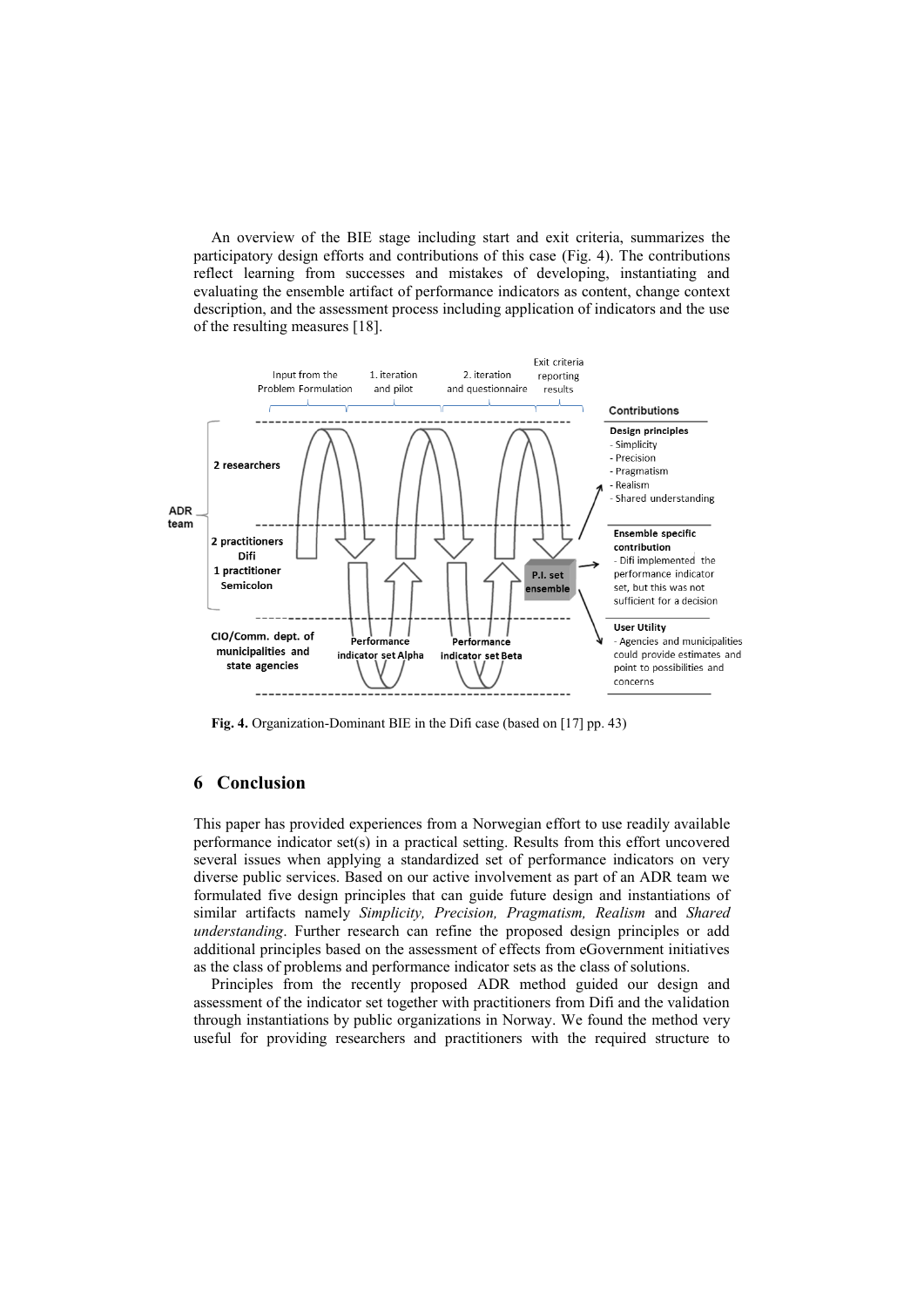collaborate on practical problem solving and suggest that the method has a strong potential in a practical and interdisciplinary field such as eGovernment.

# **7 Acknowledgements**

This research was part of the Semicolon II Project supported by Research Council of Norway.

# **References**

- <span id="page-12-0"></span>1. Flak, L.S., Dertz, W., Jansen, A., Krogstie, J., Spjelkavik, I., Ølnes, S., What is the value of eGovernment - and how can we actually realize it? Transforming Government: People, Process and Policy, 2009. **3**(3): p. 220- 227.
- <span id="page-12-1"></span>2. Jenner, S., Realising Benefits from Government ICT Investment: a Fools Errand? 2009: Academic Publishing International Ltd
- <span id="page-12-2"></span>3. Smithson, S., Hirschheim, R., Analysing information systems evaluation: another look at an old problem. European Journal of Information Systems, 1998. **7**(3): p. 158.
- 4. Irani, Z., Love, P.E.D., Developing a frame of reference for ex-ante IT/IS investment evaluation. European Journal of Information Systems, 2002. **11**(1): p. 74-82.
- 5. Irani, Z., Gunasekaran, A., Love, P.E.D., Quantitative and qualitative approaches to information systems evaluation. European Journal of Operational Research, 2006. **173**(3): p. 951-956.
- <span id="page-12-3"></span>6. Serafeimidis, V., Smithson, S., Information systems evaluation as an organizational institution – experience from a case study. Information Systems Journal, 2003. **13**(3): p. 251-274.
- 7. Stone, D.N., Assumptions and Values in the Practice of Information Systems Evaluation. Journal of Information Systems, 1990. **4**(3): p. 1-17.
- <span id="page-12-4"></span>8. Irani, Z., Love, P.E.D., Elliman, T., Jones, S., Themistocleous, M., Evaluating e-government: learning from the experiences of two UK local authorities. Information Systems Journal, 2005. **15**(1): p. 61-82.
- <span id="page-12-5"></span>9. Boyne, G.A., Public and private management: What's the difference? Journal of Management Studies, 2002. **39**(1): p. 97-122.
- <span id="page-12-6"></span>10. Bretschneider, S., Management-Information-Systems in Public and Private Organizations - an Empirical-Test. Public Administration Review, 1990. **50**(5): p. 536-545.
- <span id="page-12-7"></span>11. Codagnone, C., Boccardelli, P., eGovernment Economics Project (eGEP) - Measurement Framework Final Version, 2006, European Commission. p. 67.
- <span id="page-12-8"></span>12. Lonti, Z., Woods, M., Towards government at a glance: Identification of core data and issues related to public sector efficiency., in OECD Working papers on public governance, 2008.